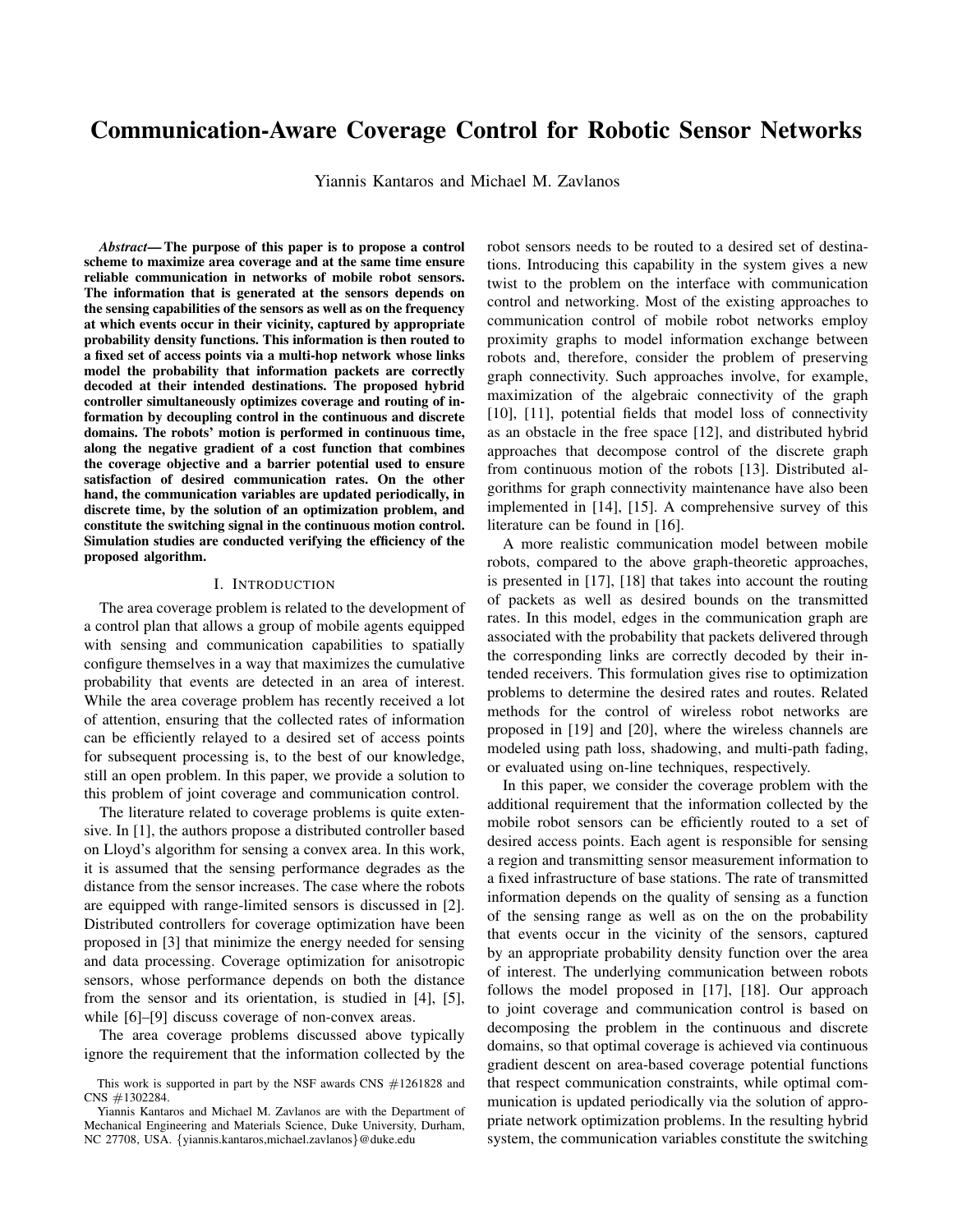signal in the continuous motion controllers. We validate our approach through non-trivial computer simulations.

A related problem that considers the minimization of the aggregate information delivered directly, in one hop, from the robots to a sink node is addressed in [21]. Multi-hop communication in the context of coverage is considered in [22] and [23]. Specifically, in [22] the objective is to minimize the energy consumption in the network, so paths are sought that ensure this minimum energy objective. In [23] a joint coverage and graph connectivity framework is developed for robots that have limited, proximity-based communication ranges. These approaches differ from the one proposed here in that we consider more realistic models of wireless communication that involve routing of information over a network of varying link reliabilities, and we also ensure desired information rates that depend on the frequency with which events occur in the sensors' vicinity.

The rest of this paper is organized as follows. Section II presents the coverage problem in the presence of communication constraints. The proposed control scheme is presented in section III while its efficiency is examined in section IV through a simulation study. Conclusive remarks are provided in the last section.

#### II. PROBLEM FORMULATION

Assume a team of  $N$  mobile robots responsible for the sensing coverage of a convex and compact area  $A \subset \mathbb{R}^2$ and for the transmission of packets of information to a fixed set of  $K$  access points (APs). The positions of all nodes are stacked in the vector  $\mathbf{x} = [\mathbf{x}_1^T, \dots, \mathbf{x}_i^T, \dots, \mathbf{x}_{N+K}^T]^T$  where  $i \in \{1, ..., N\}$  for the robots and  $i \in \{N+1, ..., N+K\}$ for the APs. The motion of the robots is assumed to be governed by the following first-order differential equation:

$$
\dot{\mathbf{x}}_i = \mathbf{u}_i, \quad i = 1, \dots, N,
$$
 (1)

where  $\mathbf{u}_i \in \mathbb{R}^2$  stands for the control input associated with the  $i$ -th robot.

To achieve area coverage, each robot is equipped with an isotropic sensor whose accuracy is captured by a radially non-decreasing function that is minimum at the sensor location. In this context, a smaller value of  $f$  means better accuracy. In particular, we choose  $f(\mathbf{x}_i, \mathbf{q}) = ||\mathbf{q} - \mathbf{x}_i||^2$ . Moreover, let  $\phi(\mathbf{q}) : A \to \mathbb{R}_+$  be an integrable density function representing the probability that an event takes place at the point  $q \in A$ . Then, the coverage problem can be formulated as follows:

$$
\underset{\mathbf{x}}{\text{minimize}} \ \mathcal{H}(\mathbf{x}) = \int_{\mathcal{A}} \underset{i=1,\dots,n}{\text{max}} f(\mathbf{x}_i, \mathbf{q}) \phi(\mathbf{q}) \mathrm{d}\mathbf{q}. \tag{2}
$$

A common geometric approach to simplify the area cost function  $H$  is via the tessellation of the area of interest into subregions  $W_i$ ,  $i \in \{1, ..., N\}$  according to a distance metric, and the assignment of those regions to the robots for sensing purposes. Considering that  $\bigcup_{i=1}^{N} \mathcal{W}_i = \mathcal{A}$ , this approach allows us to reformulate the coverage problem (2) as:

$$
\underset{\mathbf{x}, \mathcal{W}}{\text{minimize}} \ \mathcal{H}(\mathbf{x}, \mathcal{W}) = \sum_{i=1}^{N} \int_{\mathcal{W}_i} f(\mathbf{x}_i, \mathbf{q}) \phi(\mathbf{q}) \mathrm{d}\mathbf{q}, \quad (3)
$$



Fig. 1. Robot network consisting of two access points (APs) and three robots (Rs). Robots generate data packets at a rate  $0 \leq r_i \leq 1$  and collaborate to convey this information to the APs. The position function  $R(\mathbf{x}_i, \mathbf{x}_j)$  is the reliability of the channel between robots i and j, whereas  $T_{ij}$  denotes the probability that robot i routes packets to robot j. The product  $T_{ij}R(\mathbf{x}_i, \mathbf{x}_j)$  is the average rate at which packets are successfully conveyed from robot  $i$  to terminal  $j$ .

where  $W = \{W_i\}_{i=1}^N$  denotes the collection of regions  $W_i$ .

The problem that we address in this paper is the optimization of the objective  $H$  in (3), subject to communication constraints required to ensure desired information flows from the sensor robots to the access points (APs). In particular, let  $R(\mathbf{x}_i, \mathbf{x}_j)$  be a link reliability metric denoting the probability that a packet transmitted by the  $i$ -th robot is correctly decoded by the  $j$ -th node. Using  $R_0$  to denote the transmission rate of the terminals' radios, the effective transmission rate from *i* to *j* is the rate  $R_0R(\mathbf{x}_i, \mathbf{x}_j)$  at which information is successfully conveyed through this link. To simplify notation we work with normalized rates by making  $R_0 = 1$ . This means that rates are measured as (dimensionless) fractions of the transmission rate  $R_0$ . For simplicity, we also assume all robots use the same transmission rate  $R_0$ .

Moreover, we denote by  $r_i \in [0, 1]$  the normalized average rate (information units per unit of time) at which the  $i$ th robot generates information. Recalling that  $R_0$  is the transmission rate of the terminals' radios, the effective rate at which information is generated at terminal  $i$  is:

$$
r_i(\mathbf{x}_i, \mathcal{W}_i) = R_0 \int_{\mathcal{W}_i} m(\mathbf{x}_i, \mathbf{q}) \phi(\mathbf{q}) d\mathbf{q},
$$
 (4)

where  $m \in [0, 1]$  is any non-increasing function of the distance  $\|\mathbf{q} - \mathbf{x}_i\|$  that models the probability that an event that occurs at a distance  $\|\mathbf{q}-\mathbf{x}_i\|$  from the sensor is correctly captured by this sensor.<sup>1</sup> If a constant function  $m$  is selected then the sensor quality is the same in the whole region  $W_i$  and  $r_i$  captures the the cumulative probability that an event takes place in  $W_i$ . Otherwise,  $r_i$  takes into account the degradation of the sensing performance over the  $\phi$ weighted area  $W_i$ . A possible choice for the function m is  $m(\mathbf{x}_i, \mathbf{q}) = e^{-\|\mathbf{q} - \mathbf{x}_i\|^2}.$ 

Packets generated at the terminal  $i$  are transmitted to terminal j according to routing probability  $T_{ij}$  representing

<sup>&</sup>lt;sup>1</sup>Note that the functions f and m in (2) and (4), respectively, have essentially the same role. In fact, one could replace the function  $f$  in  $(2)$ with  $m$  and transform the minimization problem into a maximization. We choose to keep  $f$  in the definition of  $(2)$  as this is a standard formulation in the coverage literature [24].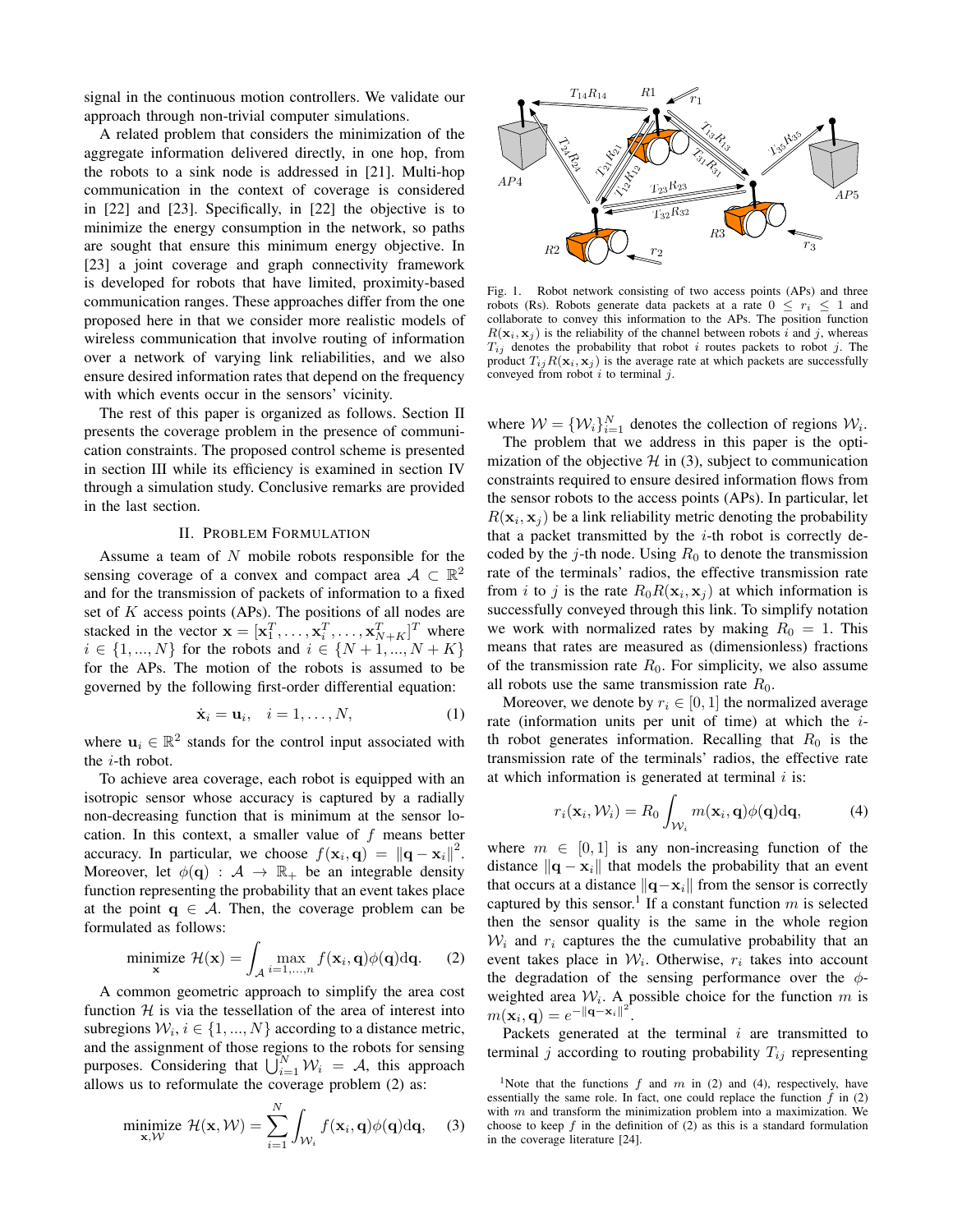the probability that the *i*-th robot selects robot  $j$  as a destination for its transmitted packets. Upon generation or arrival from another robot, packets are assumed to be stored in a queue at each robot and they leave this queue provided they are transmitted and correctly decoded by any other node j. Thus, the normalized rate at which packets leave the queue at the *i*-th node and are conveyed to the *j*-th node is  $T_{ij}R(\mathbf{x}_i, \mathbf{x}_j)$ , since the transmission and the decoding process are two independent events. Packets can be conveyed by the  $i$ -th robot to the APs either directly if the probability  $T_{ij}R(\mathbf{x}_i, \mathbf{x}_j)$  for  $j \in \{N+1, \ldots, N+K\}$  is reasonably large or through a multi-hop communication path; see Figure 1. Then, the average rate at which packets leave the  $i$ -th queue is:

$$
r_i^{out} = \sum_{j=1}^{N+K} T_{ij} R(\mathbf{x}_i, \mathbf{x}_j).
$$
 (5)

Similarly, the average rate at which packets arrive at the  $i$ -th queue is:

$$
r_i^{in} = r_i(\mathbf{x}_i, \mathcal{W}_i) + \sum_{j=1}^N T_{ji} R(\mathbf{x}_j, \mathbf{x}_i).
$$
 (6)

Note that the APs can only receive information which explains the upper limits in the sums of equations (5) and (6). A necessary condition to ensure that the queue at node  $i$  empties infinitely often with probability one is that  $r_i^{in} \leq r_i^{out}$ . Therefore, packets are almost surely eventually delivered to the APs as long as

$$
r_i(\mathbf{x}_i, \mathcal{W}_i) \le \sum_{j=1}^{N+K} T_{ij} R(\mathbf{x}_i, \mathbf{x}_j) - \sum_{j=1}^{N} T_{ji} R(\mathbf{x}_j, \mathbf{x}_i) \quad (7)
$$

for all  $i \in \{1, \ldots, N\}$ . Incorporating the set of constraints (7) as well as the probability constraint  $\sum_{j=1}^{N+K} T_{ij} \leq 1$ in the optimization problem  $(3)$  we obtain the constrained coverage problem:

$$
\underset{\mathbf{x}, \mathbf{T}, \mathcal{W}}{\text{minimize}} \quad \mathcal{H}(\mathbf{x}, \mathcal{W}) = \sum_{i=1}^{N} \int_{\mathcal{W}_i} f(\mathbf{x}_i, \mathbf{q}) \phi(\mathbf{q}) d\mathbf{q} \tag{8}
$$

subject to 
$$
r_i(\mathbf{x}_i, \mathcal{W}_i) \leq \sum_{j=1}^{N+K} T_{ij} R(\mathbf{x}_i, \mathbf{x}_j) - \sum_{j=1}^{N} T_{ji} R(\mathbf{x}_j, \mathbf{x}_i),
$$

$$
\sum_{j=1}^{N+K} T_{ij} \leq 1, \quad 0 \leq T_{ij} \leq 1
$$

where  $\mathbf{T} \in \mathbb{R}^{N(N+K)}$  is the stack vector of all routing probabilities  $T_{ij}$ , and the constraints in (8) hold for all robots  $i \in \{1, \ldots, N\}.$ 

Note that (8) is an optimization problem with respect to the robot positions  $x_i$ , the routing probabilities  $T_{ij}$ , and the partition of the area in regions  $W_i$ . In the absence of the constraints, it is a well known result that the objective function  $\mathcal{H}$  in (8) is minimized if the partition  $\mathcal{W}_i$  is chosen to be the Voronoi partition of the space [24], defined as:

*Definition 2.1 ( [25]): Voronoi diagrams* generated by a set of points located at  $\{x_1, \ldots, x_N\}$  is the set  $\mathcal{V}$  =

 $\{V_1, ..., V_N\}$  where  $V_i$  is called the *Voronoi cell* of node  $i$  and contains the points that are closer to it than to any other node:

$$
\mathcal{V}_i = \{ \mathbf{q} \in \mathcal{A} \mid \|\mathbf{q} - \mathbf{x}_i\| \leq \|\mathbf{q} - \mathbf{x}_j\|, \ \forall j \neq i \}.
$$

On the other hand, in the presence of the constraints, the Voronoi regions are not necessarily feasible for (8) and, therefore, the feasible optimal partition for the constrained problem (8) is in general different from the Voronoi partition. However, if we are able to ensure feasibility of the Voronoi partition, then this partition will be optimal for (8). In our problem, this is possible by appropriately selecting the routing probabilities  $T_{ij}$ . In fact, we replace the partition  $W$  in (8) by the Voronoi partition  $V$ , and then solve for routes  $T_{ij}$  that satisfy the constraints. This gives rise to the following problem:

minimize 
$$
\mathcal{H}(\mathbf{x}, \mathcal{V}) = \sum_{i=1}^{N} \int_{\mathcal{V}_i} f(\mathbf{x}_i, \mathbf{q}) \phi(\mathbf{q}) d\mathbf{q}
$$
 (9)  
\nsubject to  $r_i(\mathbf{x}_i, \mathcal{V}_i) \leq \sum_{j=1}^{N+K} T_{ij} R(\mathbf{x}_i, \mathbf{x}_j) - \sum_{j=1}^{N} T_{ji} R(\mathbf{x}_j, \mathbf{x}_i)$ ,  
\n
$$
\sum_{j=1}^{N+K} T_{ij} \leq 1, \quad 0 \leq T_{ij} \leq 1
$$

where again the constraints in (9) hold for all robots  $i \in$  $\{1, \ldots, N\}$ . Assume now that the network is initially deployed so that the constraints (7) are satisfied. Then, in this paper we seek a solution to the following problem:

*Problem 1:* Determine robot positions  $x_i$  and routes  ${T_{ij}}_{j=1}^{N+K}$  such that coverage is optimized and reliable communication with the APs is guaranteed, as per the solution of problem (9).

### III. COVERAGE AND ROUTING CONTROL

In this section, a hybrid control scheme is proposed for solving the non-linear optimization problem (9). More specifically, for fixed values of the routing probabilities  $T_{ij}$ , we design continuous motion controllers  $\mathbf{u}_i$  for the robots to optimize the coverage objective in (3), while maintaining feasibility of the routing constraints (7). As the robots move, the generated rates of information  $r_i$  and the channel reliabilities  $R_{ij}$  change, so we periodically update the routing probabilities to account for these changes. The new routes  $T_{ij}$  are found by solving the feasibility problem (7) for the current values of  $r_i$  and  $R_{ij}$ . The routing variables  $T_{ij}$  constitute the switching signal in the continuous motion controllers (1).

In particular, let  ${t_k}_{k=0}^{\infty}$  denote a sequence of time instances at which the routing probabilities  $T_{ij}$  are updated and define the switching signal affecting the controller of robot  $i$  by

$$
\sigma_i(t_k) = \{T_{ij}(t_k)\}_{j=1}^{N+K} \cup \{T_{ji}(t_k)\}_{j=1}^N. \tag{10}
$$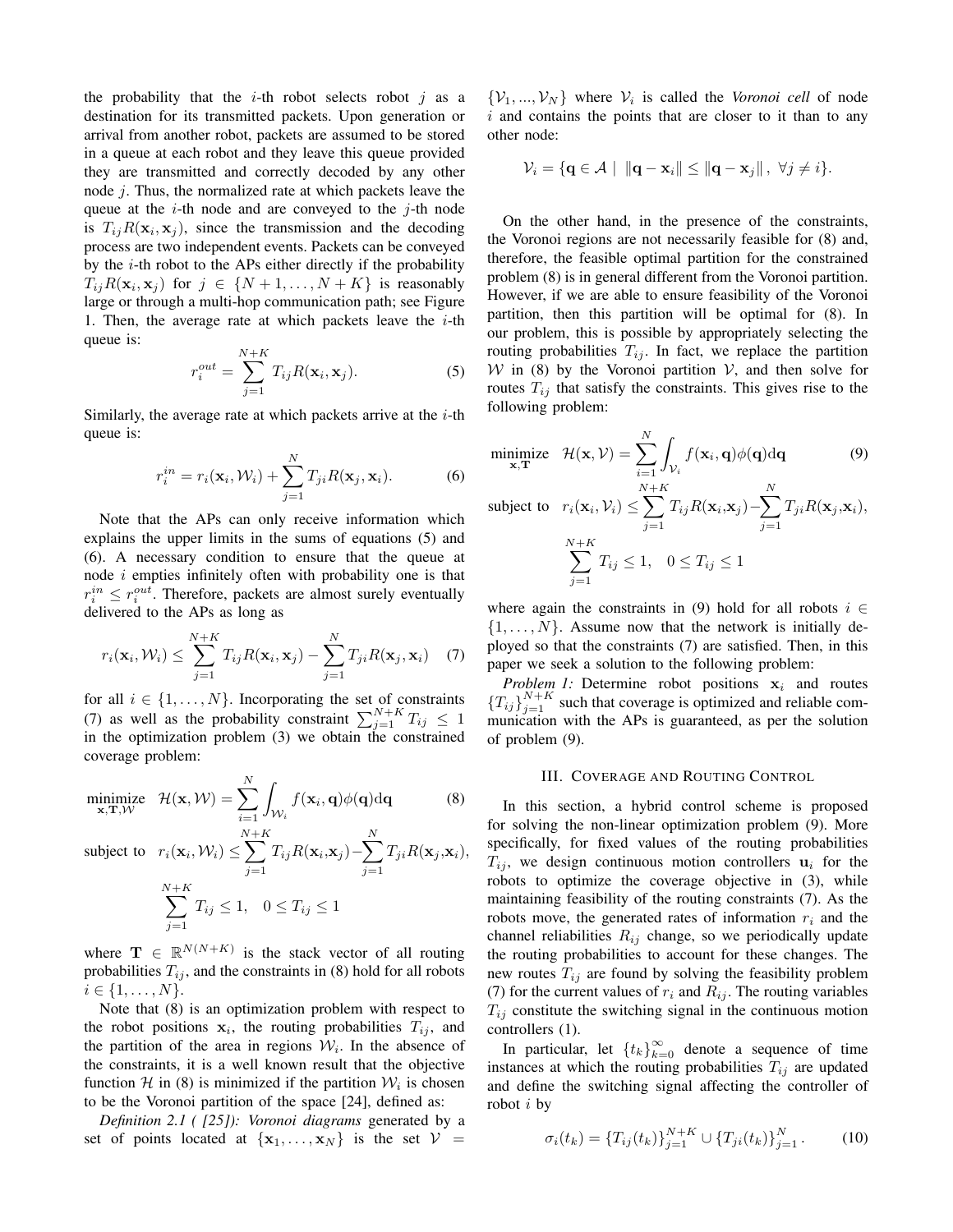Algorithm 1 Simultaneous coverage and routing control

**Require:** Initial position  $x_i(t_0)$  for all robots i;

- 1: Compute the routing probabilities  $T_{ij}(t_0)$  by solving the feasibility problem of constraints  $(7)$  for all i;
- 2: for  $k = 0$  to  $\infty$  do<br>3: Continuously me
- Continuously move every robot  $i$  according to the closed loop system  $(1)$ – $(12)$  until time  $t_{k+1}$ ;
- 4: When  $t = t_{k+1}$ , compute the new routing probabilities  $T_{ij}$  ( $t_{k+1}$ ) by solving the feasibility problem of constraints  $(7)$  for all  $i$ ;
- 5: Set  $k := k + 1$ ;
- 6: end for

Then, according to the proposed scheme the motion of the robot  $i$  is governed by:

$$
\dot{\mathbf{x}}_i = \mathbf{u}_i(\mathbf{x}(t), \sigma_i(t_k)), \quad \forall t \in [t_k, t_{k+1}).
$$
 (11)

To optimize coverage while ensuring feasibility of the constraints (7) as the robots move, we choose the controller  $\mathbf{u}_i(\mathbf{x}(t), \sigma_i(t_k))$  to be the negative gradient:

$$
\mathbf{u}_i(\mathbf{x}(t), \sigma_i(t_k)) = -\nabla_{\mathbf{x}_i} \mathcal{H}(\mathbf{x}(t)) - \epsilon \nabla_{\mathbf{x}_i} \mathcal{C}_i(\mathbf{x}(t), \sigma_i(t_k))
$$
\n(12)

for  $\epsilon > 0$  a gain, where

$$
C_i(\mathbf{x}(t), \sigma_i(t_k)) = \left[ \left( \sum_{j=1}^{N+K} T_{ij}(t_k) R(\mathbf{x}_i(t), \mathbf{x}_j(t)) \right)^2 (13) - \left( \sum_{j=1}^{N} T_{ji}(t_k) R(\mathbf{x}_j(t), \mathbf{x}_i(t)) + r_i(\mathbf{x}_i(t), \mathcal{V}_i(t)) \right)^2 \right]^{-1}
$$

is a *barrier potential function* that grows unbounded when the constraint  $(7)$  for robot i tends to become violated. This construction ensures satisfaction of (7) for all time  $t \in$  $[t_k, t_{k+1})$  when the controller (12) is active. The integrated hybrid system for joint coverage and routing control is described in the Algorithm 1.

Observe that the computation of the controller (12) requires the gradients  $\nabla_{\mathbf{x}_i} \mathcal{H}$  and  $\nabla_{\mathbf{x}_i} r_i$ . As shown in [1], the gradient of the function  $H$  is given by

$$
\nabla_{\mathbf{x}_{i}} \mathcal{H} = 2M_{\mathcal{V}_{i}} (\mathbf{x}_{i} - \mathbf{C}_{\mathcal{V}_{i}}), \qquad (14)
$$

where  $M_{\mathcal{V}_i} = \int_{\mathcal{V}_i} \phi(\mathbf{q}) d\mathbf{q}$  and  $\mathbf{C}_{\mathcal{V}_i} = \frac{1}{M_{\mathcal{V}_i}} \int_{\mathcal{V}_i} \phi(\mathbf{q}) d\mathbf{q}$ denote the mass and the centroid of the Voronoi cell  $V_i$  with density function  $\phi$ , respectively. To obtain the gradient of  $r_i$ we show the following result:

*Proposition 3.1:* Given a differentiable function m and a density function  $\phi$ , the gradient of the function  $r_i$  defined in (4) can be expressed as follows:

$$
\nabla_{\mathbf{x}_{i}} r_{i}(\mathbf{x}_{i}, \mathcal{V}_{i}) = \int_{\mathcal{V}_{i}} \frac{\partial m(\mathbf{q}, \mathbf{x}_{i})}{\partial \mathbf{x}_{i}} \phi(\mathbf{q}) d\mathbf{q}
$$
(15)  
+ 
$$
\sum_{e=1}^{E_{i}} \int_{(\mathbf{q}_{i,1}^{e}, \mathbf{q}_{i,2}^{e})} \frac{\mathbf{q} - \mathbf{x}_{i}}{\|\mathbf{x}_{j} - \mathbf{x}_{i}\|} m(\mathbf{q}, \mathbf{x}_{i}) \phi(\mathbf{q}) d\mathbf{q}
$$

where  $E_i$  is the number of edges that constitute the polygonal boundary  $\partial \mathcal{V}_i$  of the Voronoi cell  $\mathcal{V}_i$  and  $(\mathbf{q}_{i,1}^e, \mathbf{q}_{i,2}^e)$  denotes the e-th edge in this boundary with end points  $q_{i,1}^e$  and  $q_{i,2}^e$ , i.e.,  $\partial \mathcal{V}_i = \{(\mathbf{q}_{i,1}^1, \mathbf{q}_{i,2}^1), \dots, (\mathbf{q}_{i,1}^{E_i}, \mathbf{q}_{i,2}^{E_i})\}.$ 

*Proof:* Applying the the Leibniz integral rule [26] to the expression for  $r_i$  in (4), we have:

$$
\nabla_{\mathbf{x}_i} r_i = \frac{\partial}{\partial \mathbf{x}_i} \int_{\mathcal{V}_i} m(\mathbf{q}, \mathbf{x}_i) \phi(\mathbf{q}) d\mathbf{q}
$$
(16)  
= 
$$
\int_{\mathcal{V}_i} \frac{\partial m(\mathbf{q}, \mathbf{x}_i)}{\partial \mathbf{x}_i} \phi(\mathbf{q}) d\mathbf{q} + \int_{\partial \mathcal{V}_i} \mathbf{n}_i^T \frac{\partial \mathbf{q}}{\partial \mathbf{x}_i} m(\mathbf{q}, \mathbf{x}_i) \phi(\mathbf{q}) d\mathbf{q},
$$

where  $n_i = \frac{\mathbf{x}_j - \mathbf{x}_i}{\|\mathbf{x}_i - \mathbf{x}_i\|}$  $\frac{\mathbf{x}_j - \mathbf{x}_i}{\|\mathbf{x}_j - \mathbf{x}_i\|}$  is the normal vector pointing outwards of the edge of Voronoi cell  $V_i$  associated with the Delaunay neighbors *i* and *j*.<sup>2</sup> Let  $(\mathbf{q}_{i,1}^e, \mathbf{q}_{i,2}^e)$  denote the *e*-th edge in the boundary  $\partial \mathcal{V}_i$ . Then, the points q that belong to the *e*-th edge lie on the line described by the equation:

$$
\mathbf{q} = \frac{\mathbf{x}_i + \mathbf{x}_j}{2} + a_{ij}\mathbf{C}_{ij}(\mathbf{x}_j - \mathbf{x}_i),
$$
 (17)

where  $\mathbf{C}_{ij}$  is the skew symmetric rotation matrix

$$
\mathbf{C}_{ij} = \begin{bmatrix} 0 & -1 \\ 1 & 0 \end{bmatrix}
$$

so that  $\mathbf{C}_{ij}(\mathbf{x}_j - \mathbf{x}_i)$  is perpendicular to  $(\mathbf{x}_j - \mathbf{x}_i)$ , and  $a_{ij} \in$  $\mathbb R$  is a scalar.

Taking the partial derivative of (17) with respect to  $x_i$ yields:

$$
\frac{\partial \mathbf{q}}{\partial \mathbf{x}_i} = \frac{1}{2} \mathbf{I} - a_{ij} \mathbf{C}_{ij},
$$
\n(18)

where I stands for the identity matrix. Multiplying (18) from the left by  $\mathbf{n}_i^T$ , we have:

$$
\mathbf{n}_i^T \frac{\partial \mathbf{q}}{\partial \mathbf{x}_i} = \frac{1}{2} \mathbf{n}_i^T - a_{ij} \mathbf{n}_i^T \mathbf{C}_{ij}
$$
  
\n
$$
= \frac{1}{2} \frac{(\mathbf{x}_j - \mathbf{x}_i)^T}{\|\mathbf{x}_j - \mathbf{x}_i\|} + a_{ij} \frac{(\mathbf{x}_j - \mathbf{x}_i)^T}{\|\mathbf{x}_j - \mathbf{x}_i\|} \mathbf{C}_{ij}^T
$$
  
\n
$$
= \frac{1}{2} \frac{(\mathbf{x}_j - \mathbf{x}_i)^T}{\|\mathbf{x}_j - \mathbf{x}_i\|} + \frac{1}{\|\mathbf{x}_j - \mathbf{x}_i\|} \left(\mathbf{q}^T - \frac{(\mathbf{x}_i + \mathbf{x}_j)^T}{2}\right)
$$
  
\n
$$
= \frac{\mathbf{q}^T - \mathbf{x}_i^T}{\|\mathbf{x}_j - \mathbf{x}_i\|}, \tag{19}
$$

where in the third equality of (19), we have substituted the term  $a_{ij}(\mathbf{x}_j - \mathbf{x}_i)^T \mathbf{C}_{ij}^T$  from (17).

Substituting equation (19) into (16) yields:

$$
\nabla_{\mathbf{x}_i} r_i = \int_{\mathcal{V}_i} \frac{\partial m(\mathbf{q}, \mathbf{x}_i)}{\partial \mathbf{x}_i} \phi(\mathbf{q}) d\mathbf{q} + \int_{\partial \mathcal{V}_i} \frac{\mathbf{q} - \mathbf{x}_i}{\|\mathbf{x}_j - \mathbf{x}_i\|} m(\mathbf{q}, \mathbf{x}_i) \phi(\mathbf{q}) d\mathbf{q}.
$$
 (20)

Finally, taking into account the decomposition of the boundary of the Voronoi cell into edges  $\partial V_i$  =  $\{(\mathbf{q}_{i,1}^1, \mathbf{q}_{i,2}^1), \dots, (\mathbf{q}_{i,1}^{E_i}, \mathbf{q}_{i,2}^{E_i})\}\$ , equation (20) gives (15), which completes the proof of the proposition.

<sup>2</sup>Two nodes are called Delaunay neighbors if they share an edge of their corresponding Voronoi cells.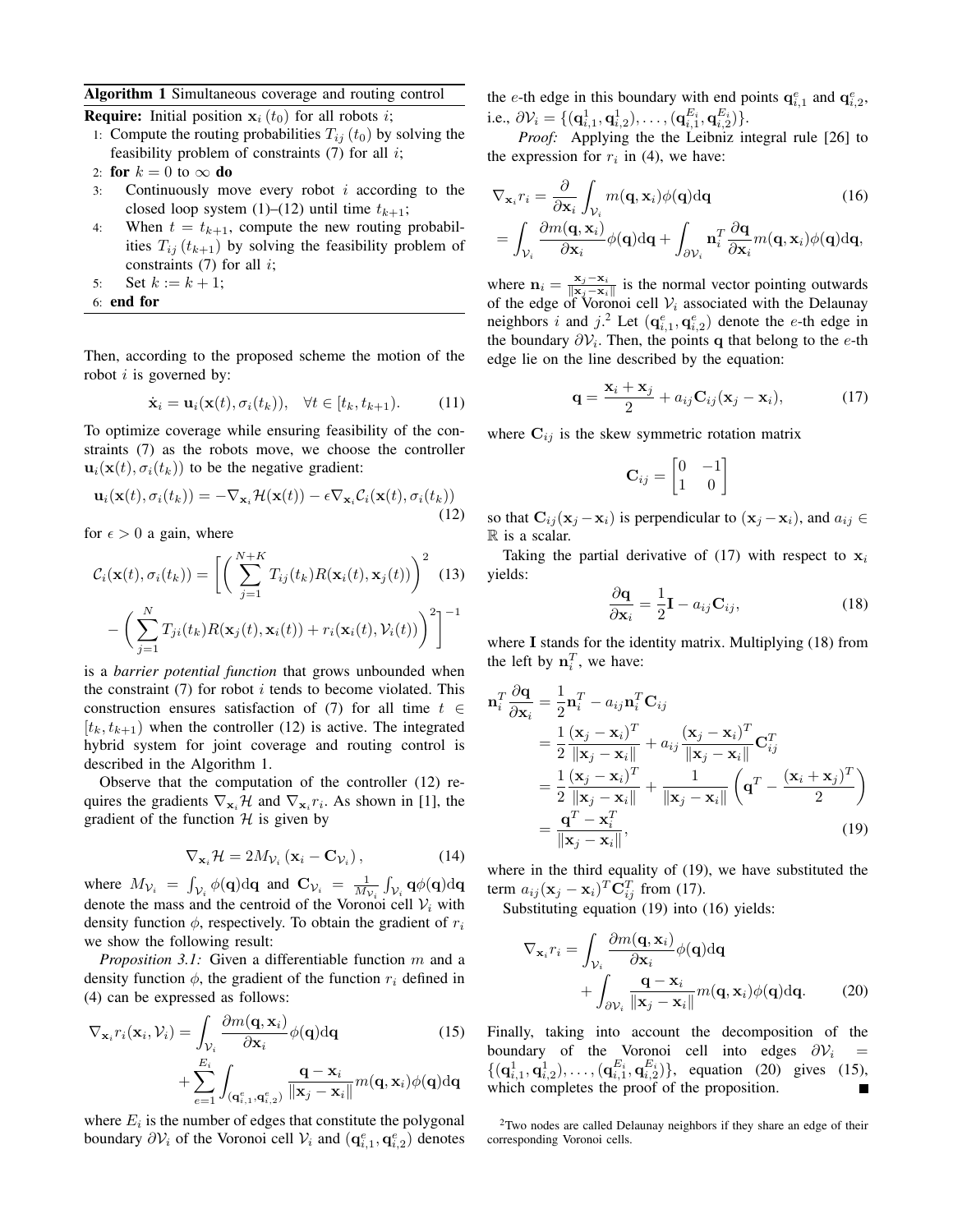

Fig. 2. Evolution of a communication network consisting of  $N = 18$  robots (black dots) and  $K = 1$  AP (blue rhombus) during an area coverage task. Figures 2(a) through 2(c) show the evolution of the system at different time instants. Green lines represent the communication links among the nodes. Their thickness depends on the value of  $T_{ij}R(\mathbf{x}_i, \mathbf{x}_j)$ , i.e., thicker lines capture higher values. A presence of a source in the upper right corner of the area is captured by a higher density depicted in yellow.

### IV. SIMULATION STUDIES

In this section we provide a simulation study of a mobile robot network consisting of  $N = 18$  robots and  $K = 1$  AP. The area of interest is defined as a  $2 \times 2$  square and the density function  $\phi$  is assumed to be a Gaussian centered at  $(2, 2)$ . The function m in (4) is selected to be equal to  $e^{-\|\mathbf{x}_i - \mathbf{q}\|^2}$  and the channel reliability is modeled by the following function:

$$
R(\mathbf{x}_i, \mathbf{x}_j) = \begin{cases} 1 & \text{if } \|\mathbf{x}_{ij}\| < l \\ \sum_{p=0}^3 a_p \|\mathbf{x}_{ij}\|^p & \text{if } l < \|\mathbf{x}_{ij}\| \le u \\ 0 & \text{if } \|\mathbf{x}_{ij}\| > u \end{cases}
$$

where  $||x_{ij}|| = ||\mathbf{x}_i - \mathbf{x}_j||$  and the constants  $a_p, p = 0, \ldots, 3$ are chosen so that  $R(\mathbf{x}_i, \mathbf{x}_j)$  is a differentiable function [17].

Figure 2 depicts the network at different instances of its evolution along with the quality of the communication links. In this simulation study, the limits  $l, u$  are selected to be equal to 0.3 and 0.6 units, respectively. As the diameter of the region of interest is approximately 4 times the value of u, multi-hop communication is necessary in order to cover the whole area. The rates of information transmitted over the communication links are captured by the quantities  $T_{ij}R(\mathbf{x}_i, \mathbf{x}_j)$  as described in Section II. In Figure 2, we see that coverage is achieved, while multi-hop communication paths are established with the AP.

In Figure 3, the quantity  $r_{out} - r_{in}$  is plotted with respect to time showing that the routing constraints (7) are satisfied through the network evolution and in Fig 4 the monotonic evolution of the coverage objective is illustrated. Moreover, in Figure 5, we show the average rate at which every robot generates information, where the higher rates correspond to robots in the upper corner in Figure 2(c), since they are close to the source.

## V. CONCLUSIONS

In this paper, a first centralized approach to the simultaneous coverage and communication control problem was



Fig. 3. Graphical depiction of the difference  $r_{out} - r_{in}$  for all robots of the network.



Fig. 4. Evolution of the coverage objective function H.